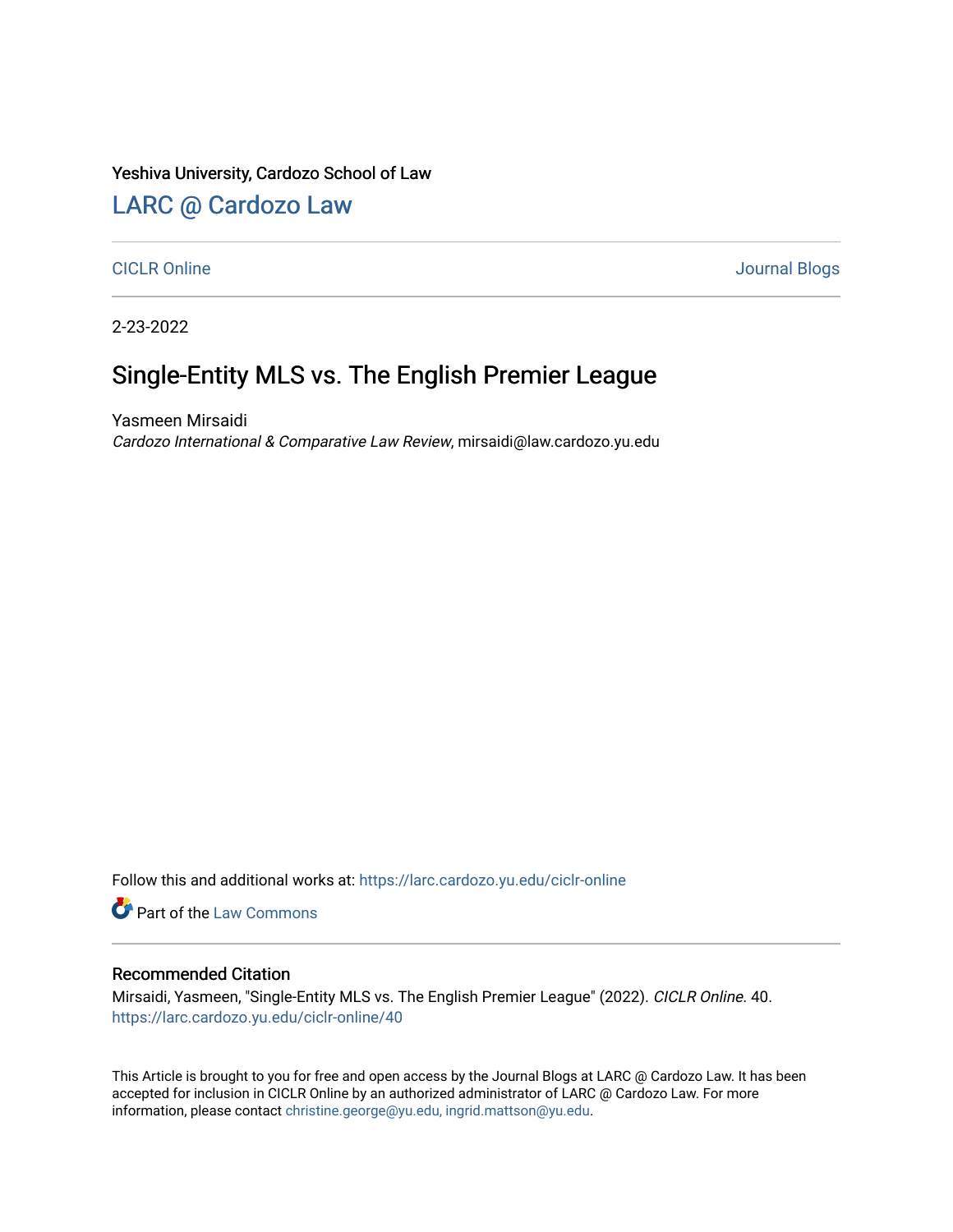# **Single-Entity MLS vs. The English Premier League**

*By: Yasmeen Mirsaidi*



Soccer, otherwise known as football to the rest of the world, was and is a dominating sport, not only in popularity but in organization and individual profit as well. The Fédération Internationale de Football Association [hereinafter "FIFA"] alone had a net profit of around \$3.54 billion during the 2018 World Cup.[1] This figure is only the tip of the iceberg in regard to the positive impact that football can have on the organizations that control it. Not only do FIFA's numbers speak to the profitability of football, but England's Premier League in 2019 alone grossed around \$4.577 billion.[2] Comparably, the U.S.'s MLS teams produced "\$1.1 billion in revenue . . . La Liga powerhouse FC Barcelona alone reported \$1.1 billion in revenue during its 2018-19 campaign."[3] MLS has overcome much hesitation when it comes to playing on a world-wide level. MLS, as it stands, is currently ranked around the 10th best soccer league in the world, both in quality and popularity.[4] Although the highest level of soccer played in both the US and Canada, it is not nearly as high as it could be. While the likes of La Liga and the English Premier League are top tiers, "MLS is mostly compared with second divisions in top European leagues."[5] So why is there a disparity in revenue between the European football world and that of the United States?

The MLS' structure is that of a single-entity. Under this model "teams and player contracts are centrally owned by the league itself."[6] As a result of its formation as a limited liability company, the Managing Committee act as investors and manages all aspects of MLS.[7] This structure developed as a necessity to better regulate teams one-on-one and stimulate growth of the company. As a result of their attempts to grow and regulate the sport under this structure, MLS own all the player and team contracts. This means that "players are hired by the MLS as employees of the league itself rather than the teams, and the players are assigned to the team holding their acquisition rights."[8]

The single-entity structure allows MLS to retain control over teams and player movements. As a result, all profits and expenses are handled by MLS, and they control the ability for players movement within teams. This control allows for MLS to keep costs down and regulate player salaries, at the same time controls competition for available players within the various teams. Although the arguments for this structure is the lack of support in the United States, the very essence of it conflicts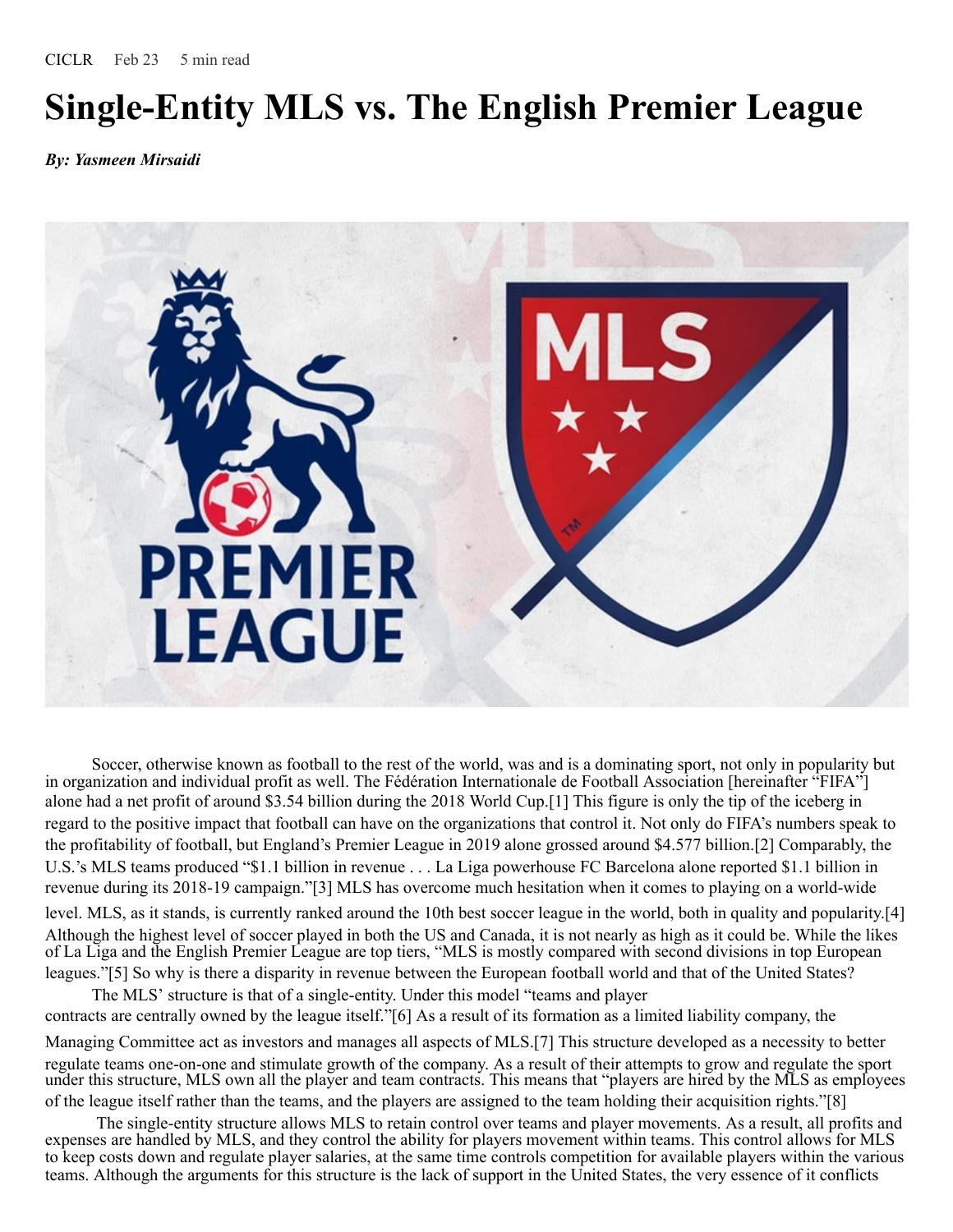with the entirety of the footballing sphere. MLS, due to this structure "MLS owns all of the teams . . . as well as all intellectual property, rights, tickets, supplied equipment, and broadcasting rights. MLS sets the teams' schedules; negotiates all stadium leases and assumes all related liabilities."[9] This means that MLS controls every aspect of every team and is responsible for all player agreements and payouts. Although some teams are controlled by other investors, it is up to the discretion of MLS to choose whether or not to contract with these investors.[10]

While the U.S. has been trapped in single-entity, Europe has led a free agency movement that influenced the rest of the world. In one of the most influential decisions regarding transfer and free agency, the *Union Royale Belge des* Sociétés *de Football Ass'n ASBL v. Bosman*, a decision was made that would change the landscape of football altogether.[11] A Belgian footballer by the name of Jean-Marc Bosman was at the end of his contract at RFC

Liege and was offered another contract with a French team, Dunkirk, in 1990.[12] Previously, players with the leagues could not leave a club unless they were given permission to go, or if the club received a fee from the other club looking to purchase a player.[13] Bosman was subjected to decreased wages because his former club, Liege, asked for a fee that Dunkirk could

not afford, thus he was forced to stay at Liege and had be subject to a reduction in pay.[14] The court eventually ruled in

Bosman's favor and thus allowed for players, once their contract came to an end, to be able to leave a club.[15] This not only allowed for mobility of players, but also allowed for increased signing bonuses as the clubs no longer were subject to a transfer fee.[16]

This landmark decision allowed for free agency in the world of European football.[17] Players now have the opportunity to freely move about and clubs are able to sign the players that they want. In addition to the free agency aspect of the ruling, clubs were now allowed to have on their team all EU players, whereas previously clubs could not have more than three foreign players.[18] The impact this ruling had on European football is immense; it has enabled a player's right to freely contract with clubs of their choosing. This ruling influenced all of football, just not in the U.S. The existence of the singleentity structure has shielded MLS from having to comply with the decision and allow for the existence of the control and power of players through their salary caps.[19] Although the case is not influential in the United States, it demonstrates how freedom of mobility can help increase competition in the sport and allow players rights they should be entitled to. If MLS is to become a dominating powerhouse in world football, it is decisions like *Bosman*that should be leading influential factors in MLS's decision to allow players the right and freedom to have full agency over themselves and their contracts.

The similarities between the Premier League and MLS can be seen through their organizational structure. Just like MLS, the "Premier League is a private company wholly owned by its 20 Member Clubs who make up the League at any one time."[20] This means that the overall concept of each of the systems acts as a singleentity structure, but there exists key differences. In the MLS system, clubs can be either operated by MLS or shareholder/investors who contract with MLS. In the Premier league, each club is independent and acts as individual shareholders. Although there exists a governing body, the clubs have freedom to propose rule changes and vote on matters concerning the league.[21] This substantially differs from the MLS's full control. Although there are some contracted out rights given to investors, the MLS decides the structure of the league without each club being afforded the right to propose amendments and vote.

### Yasmeen Mirsaidi is a 2L at Cardozo Law School interested in Corporate M&A, Compliance, Entertainment, and Data Protection. Prior, Yasmeen was an in-house legal intern at a Private Equity firm during and after her undergraduate education. She attended the University of Southern California and graduated with a bachelor's degree in Philosophy, *Politics, and Law.*

[1] Lev Akabas, *Fifa Looks To Double Down On Its World Cup Profit Machine: Data Viz*, Sportico (Oct. 8, 2021), https://www.sportico.com/leagues/soccer/2021/fifa-world-cup-proposal-revenue-1234643537/[https://perma.cc/ZH9V-6P6P]. [2] *Premier League Revenue Down 9% for 2019/20 Season*, SP (Apr. 23, 2021),

https://www.sportspromedia.com/news/premier-league-accounts-2019-20-revenue-finances-covid-19/ [https://perma.cc/8DSM-ZCXB].

[3] Kurt Badenhausen, *Los Angeles FC Tops Sportico's 2021 MLS Valuations at \$860 Million*, Sportico (July 14, 2021), https://www.yahoo.com/now/los-angeles-fc-tops-sportico-173152728.html [https://perma.cc/JRQ4-EU2Y].

[4] Authority Soccer, *Where Does MLS Rank in World Soccer Leagues?*, https://authoritysoccer.com/where-does-mls-rank-inworld-soccer-leagues/ [https://perma.cc/ED44-9TUN] (last visited Feb. 9, 2022).

[5] *Id.*

[6] William Reade, *Major League Soccer's Single-Entity* Structure, Lex Sportiva (Oct. 9, 2019), https://lexsportiva.blog/2019/10/09/mls/[https://perma.cc/C4A5-QR22]. [7] *Id.*